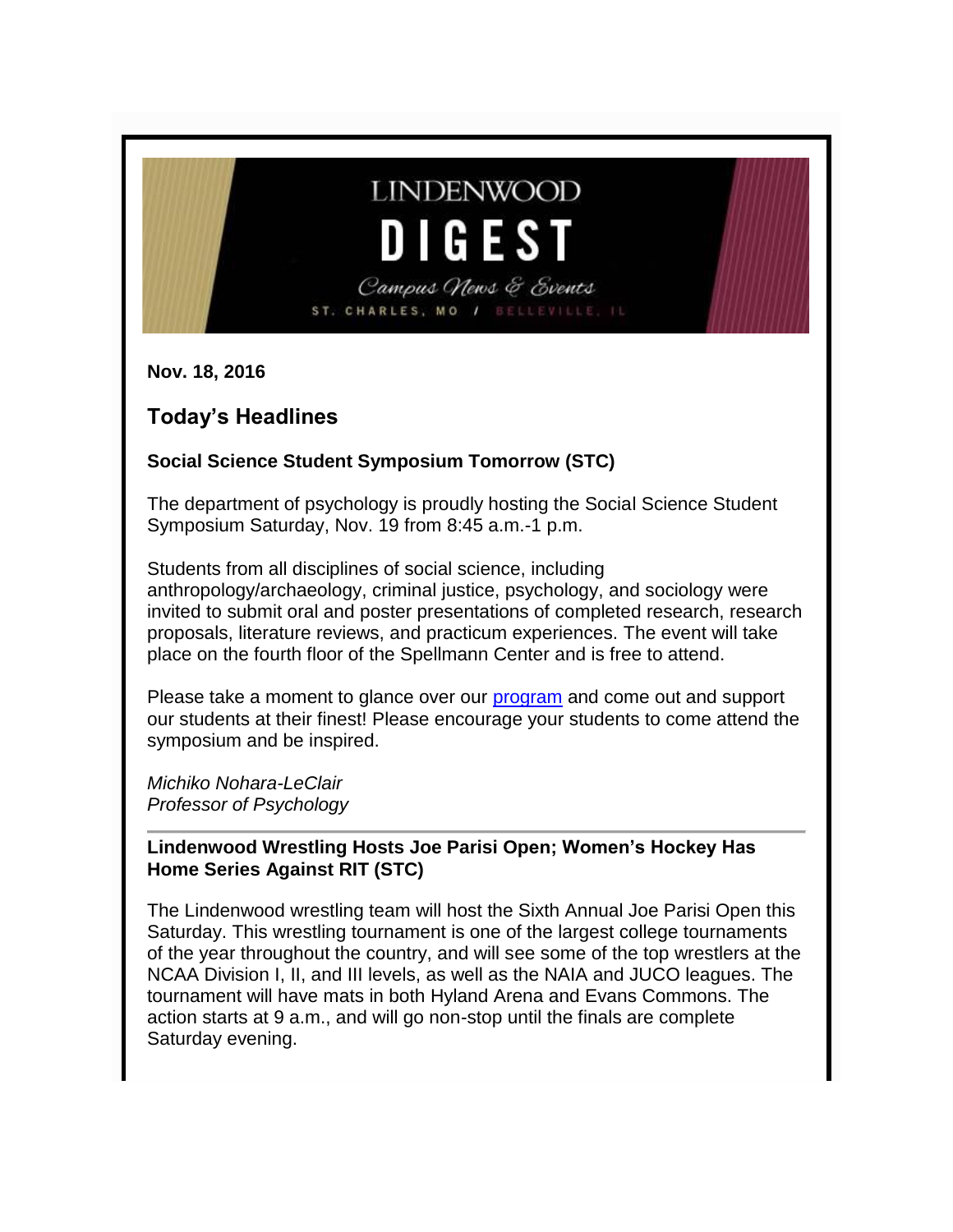Also this weekend, the Lady Lions hockey team will have an important conference series against RIT. The two rivals will play at the Lindenwood Ice Arena at 7 p.m. on Friday, and 3 p.m. on Saturday.

Faculty and staff will receive free admission to all of the weekend's events.

#### **Presenters for Spring 2017 Leadership Series (STC)**

The Office of Student Involvement has a few open dates for the Spring 2017 Leadership Series. If you have a leadership topic you'd be interested in presenting, please email Rachel Tolliver at [rtolliver@lindenwood.edu.](mailto:rtolliver@lindenwood.edu)

#### **Belleville Campus Library Thanksgiving Hours (BV)**

The Belleville Campus Library will have the following hours over Thanksgiving break:

Thursday, November 24: CLOSED Friday, November 25: CLOSED Saturday, November 26: noon – 5 p.m. Sunday, November 27: 2 – 10 p.m.

#### **Excused Absences (STC)**

#### **Nov. 18:**

The following students are excused from campus until 11:00 a.m. Friday morning, for attendance on a field trip to the Diversity Awareness Partnership, Webster Groves, Missouri:

| <b>Bland, Hannah</b>      | Mattern, Michaela          |
|---------------------------|----------------------------|
| <b>Burckhardt, Brooke</b> | McGilvray, Mary            |
| Evins, Caroline           | Mizel, Corinna             |
| Johnson, Patricia         | Paorgofie-Buyten, Tamatasi |
| Kintz, Danielle           | Vallero, Andria            |
| Marshall, Katelyn         |                            |
|                           |                            |

Thank you – Dana Klar

#### **Nov. 29-30**

Please excuse the following students from classes on Tuesday, Nov. 29 AND Wednesday, Nov. 30 from 8 a.m.-2 p.m. The students are involved as cast and crew of our production of A Christmas Carol. We have matinees for local middle and high schools on those days. If you have questions, please contact me.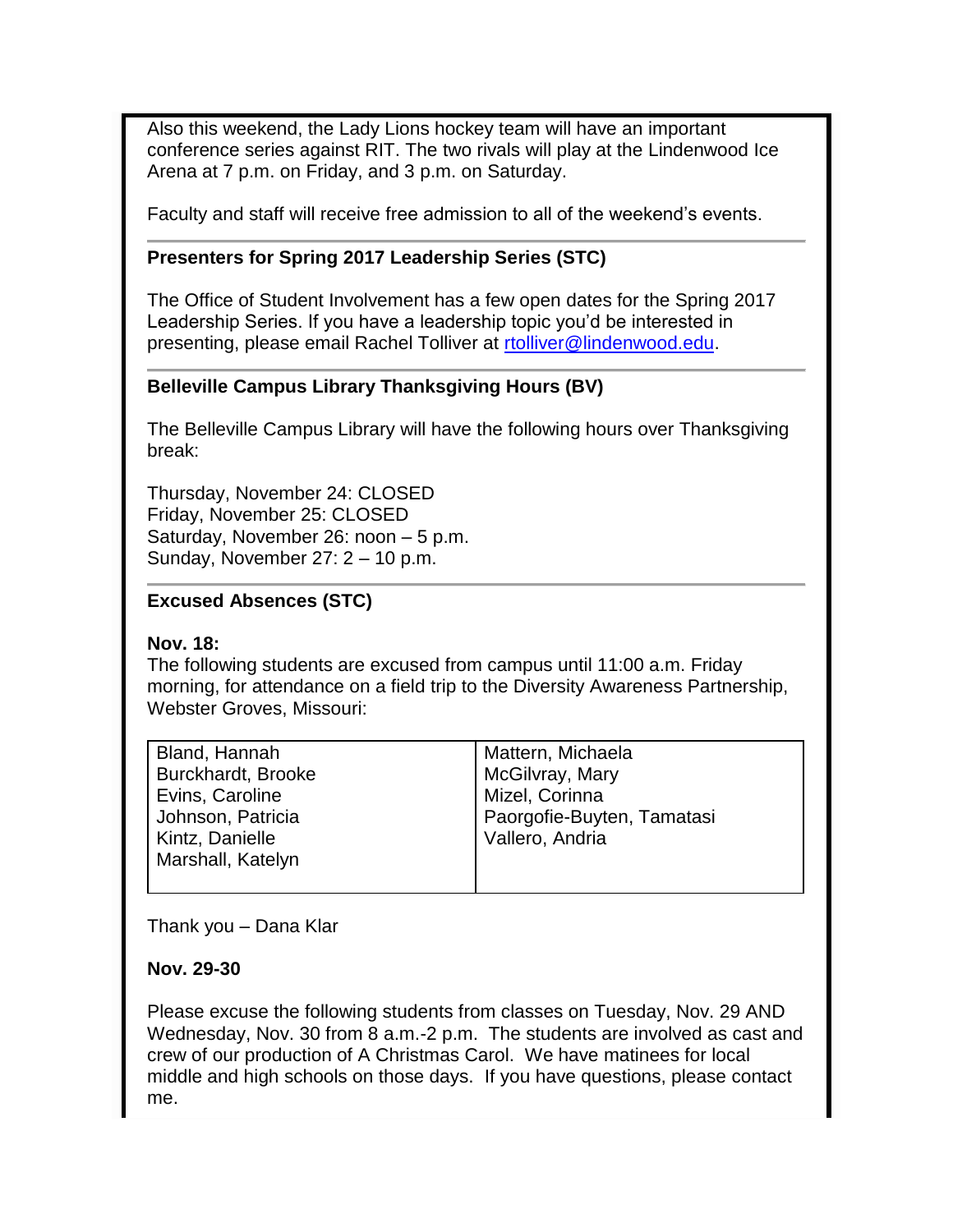| Bemus, Eric        | Myers, Marrisa        |  |
|--------------------|-----------------------|--|
| Borisenko, Collin  | Musser, Cole          |  |
| Cappettini, PJ     | Olivia, Chloe         |  |
| Chandler, JC       | Patrick, Summer       |  |
| Comte, Natalia     | Rehm, Miranda         |  |
| Durbin, Alyssa     | Requena, Juan         |  |
| Ellerman, Kristen  | Roth, Calyn           |  |
| Elliot, Anthony    | Schmidt, Brendan      |  |
| Epperson, Paige    | Sellers, Jacob        |  |
| Ewers, Scott       | Sherman, Danielle     |  |
| Fellner, Alexis    | Spickerman, Elizabeth |  |
| Friesen, Emily     | Tritsch, Grace        |  |
| Grant, Valerie     | Virtudazo, John       |  |
| Hovenga, Sarah     | Weber, Lillie         |  |
| Jackson, Brionna   | Wells, Erykah         |  |
| Kelch, Maya        | Wiegert, Megan        |  |
| Long, Olivia       | Wilhelm, Katie        |  |
| Lundy, Weston      | Wilson, Katelynn      |  |
| McCain, Ashlyn     | Wolk, Jordan          |  |
| Miscannon, Bethany | Wyckstrom, Jacob      |  |
|                    |                       |  |

Stacy Blackburn Academic Production Manager/Head of Stage Management, Theatre 636—627-2964 [sblackburn1@lindenwood.edu](mailto:sblackburn1@lindenwood.edu)

#### **Dissertation Defense (STC)**

**Doctoral Candidate:** Aedryan Nathanael Cox

**Chairperson:** Dr. Paul Wright

**Title: "Identification of Instructional Strategies Within Athletic Training Curricula and the Impact of Best-Practices on First-Attempt Board of Certification Pass Rate"**

**Date:** Friday Dec. 2, 2016 **Time:** 8 a.m. **Place:** Roemer 201

**Operation: Deck the Halls (STC)**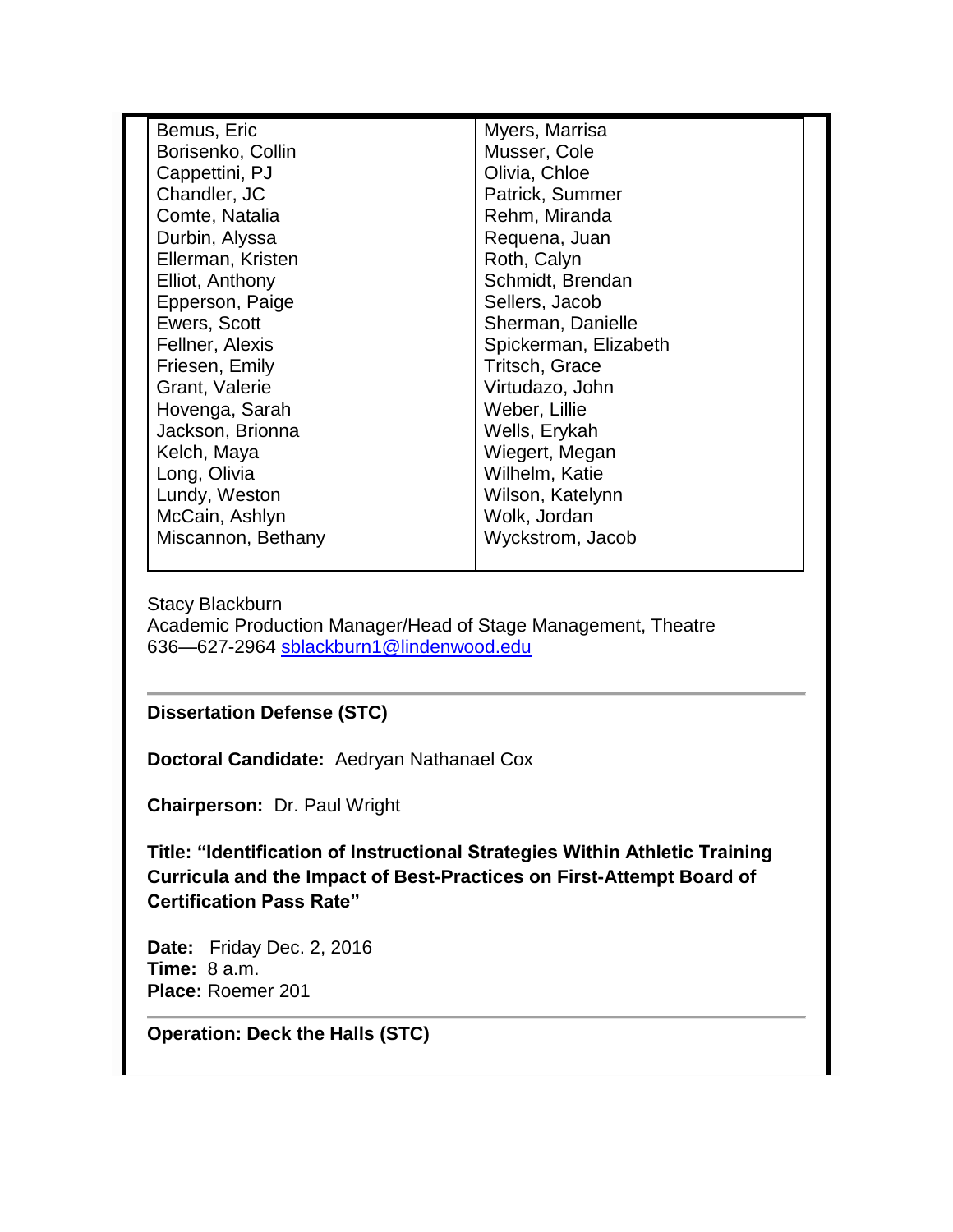Volunteers are needed to help decorate the campus Monday, Nov. 21 at noon at the Pavilion for the Christmas Walk. If participating, you can wear jeans to work that day!

Please contact Michelle Giessman at [mgiessman@lindenwood.edu](mailto:mgiessman@lindenwood.edu) if you are interested in helping out!

**Butler Library Thanksgiving Break Hours (STC)**

# BUTLER LIBRARY THANKSGIVING BREAK HOURS

Wednesday Nov. 23 Thursday Nov. 24 Friday Nov. 25 Saturday Nov. 26 Sunday Nov. 27

 $7:30$  a.m.  $-5$  p.m. **CLOSED CLOSED**  $10$  a.m.  $-6$  p.m.  $2 p.m. - 2 a.m.$ 

#### **Exempt Staff Volunteers Needed for December 10, 2016 Commencement (STC)**

It's that time of year again, Academic Services is seeking exempt staff members to volunteer to assist with December Commencement. It is an opportunity to earn a \$100 stipend and cheer on our graduates on this special occasion! This does not include staff that already have assigned duties each year such as the Academic Services, Maintenance, Housekeeping, or PR. Please email Christine Hannar at [CHannar@lindenwood.edu](mailto:CHannar@lindenwood.edu) by **Wednesday, Nov. 23, 2016** if you would like to volunteer.

Please indicate your first two job choices. You will need to arrive at the Family Arena between 8 a.m. and 8:30 a.m. on Dec.10.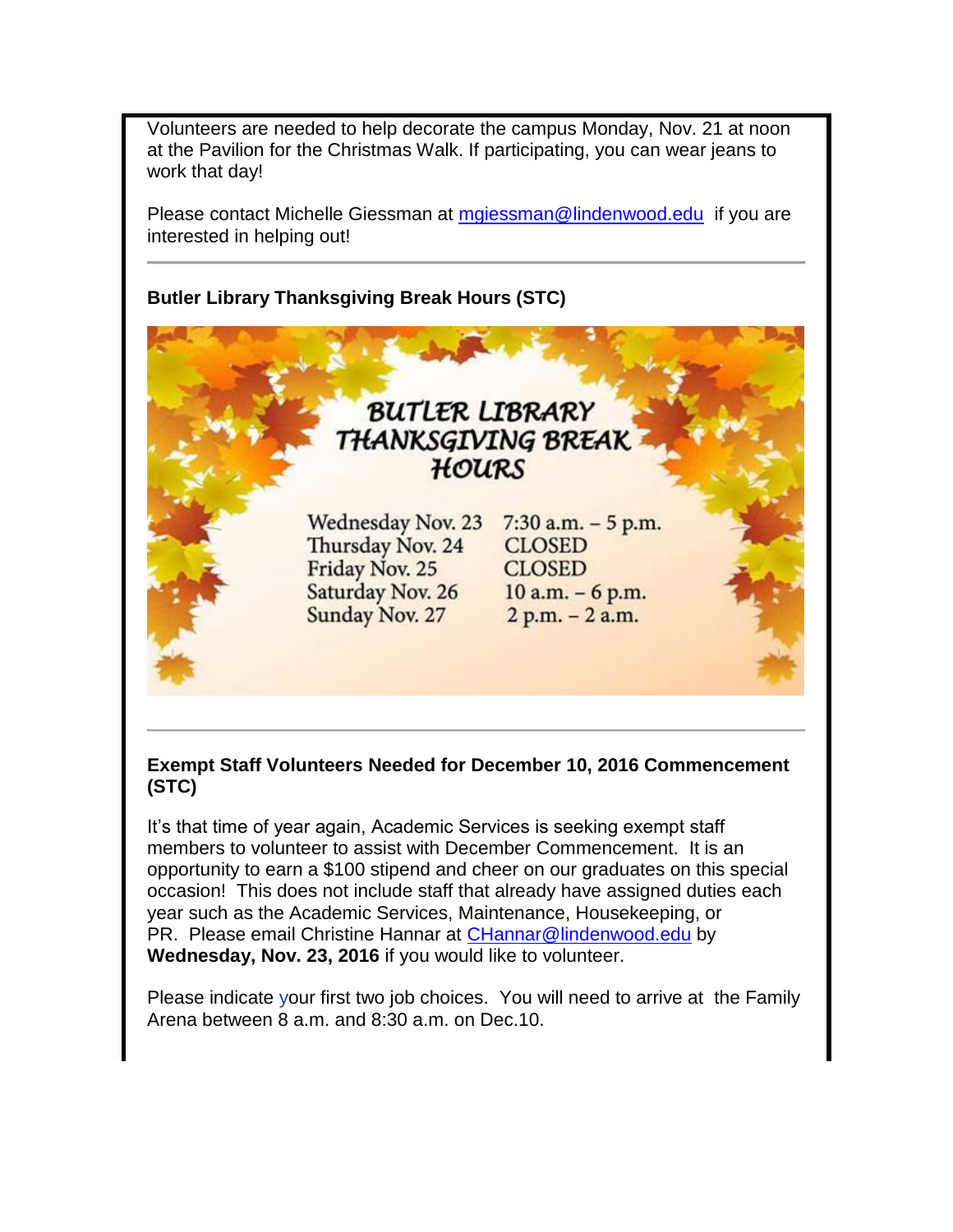- 10 positions for student check-in table greeting students, giving them their name card and possible honors cords, directing them to the student line-up area
- 15 positions for student line-up area greeting students, reviewing name card with line-up information and directing the students to their specific area, assisting graduate students with hoods
- 4 positions for faculty line-up assisting faculty with lineup
- 6 positions for programs greet guests and hand out programs
- 5 positions for VIP parking

# **Recent Editions**

- [Nov. 15, 2016](http://felix.lindenwood.edu/newsletter/digest/digest2016_11_15.pdf)
- [Nov. 11, 2016](http://felix.lindenwood.edu/newsletter/digest/digest2016_11_11.pdf)
- [Nov. 8, 2016](http://felix.lindenwood.edu/newsletter/digest/digest2016_11_08.pdf)
- [Nov. 4, 2016](http://felix.lindenwood.edu/newsletter/digest/digest2016_11_04.pdf) [Nov. 1, 2016](http://felix.lindenwood.edu/newsletter/digest/digest2016_11_01.pdf)
- 

# **Events and Deadlines**

- **November (Multiple Dates):** [Academic Technology Workshops](http://felix.lindenwood.edu/newsletter/2016_10/novnewsletter16.pdf)
- **Nov. 18:** Matt Hormann Recital, Emerson Black Box Theatre, 7:30 p.m.
- **Nov. 19:** [String Ensemble Concert, Emerson Black Box Theatre, 4 p.m.](http://www.lindenwood.edu/j-scheidegger-center-for-the-arts/upcoming-events/music/)
- **Nov. 19:** [Jazz Combo 1 Concert, Emerson Black Box Theatre, 7:30](http://www.lindenwood.edu/j-scheidegger-center-for-the-arts/upcoming-events/music/)  [p.m.](http://www.lindenwood.edu/j-scheidegger-center-for-the-arts/upcoming-events/music/)
- **Nov. 20:** [Guitar Ensemble/Jazz Combo 2 Concert, Emerson Black Box](http://www.lindenwood.edu/j-scheidegger-center-for-the-arts/upcoming-events/music/)  [Theatre, 4 p.m.](http://www.lindenwood.edu/j-scheidegger-center-for-the-arts/upcoming-events/music/)
- **Nov. 20:** [Recital, Emerson Black Box Theatre, 7:30 p.m.](http://www.lindenwood.edu/j-scheidegger-center-for-the-arts/upcoming-events/music/)
- **Nov. 20-Dec. 5:** [Young Artists and Their teachers](http://www.lindenwood.edu/j-scheidegger-center-for-the-arts/upcoming-events/art-exhibits/)
- **Nov. 27:** [Christmas Walk from 4-7 p.m.](http://felix.lindenwood.edu/newsletter/2016_11/christmas_walk.pdf)(STC)
- **Nov. 28-Dec. 2:** [Christmas on Campus](http://felix.lindenwood.edu/newsletter/2016_11/bv_christmasoncampus.jpg) (BV)
- **Nov. 30:** Global Leadership Speaker Series: Scott Alberson, 11 a.m. in Dunseth Auditorium
- **Dec. 1:** [Graduating Student Day](http://felix.lindenwood.edu/newsletter/2016_11/gradday.pdf) (STC)
- **Dec. 1:** Barnes & Noble De-Stress Fest (11 a.m. 2 p.m., Bookstore)
- **Dec. 1-3:** [A Christmas Carol](http://www.lindenwood.edu/j-scheidegger-center-for-the-arts/upcoming-events/university-theater/a-christmas-carol-dec-1-3/) (STC)
- **Dec. 2-4:** [A Christmas Carol](http://www.lindenwood.edu/belleville/academics/academic-enrichment/lindenwood-auditorium/a-christmas-carol-dec-2-4/) (BV)